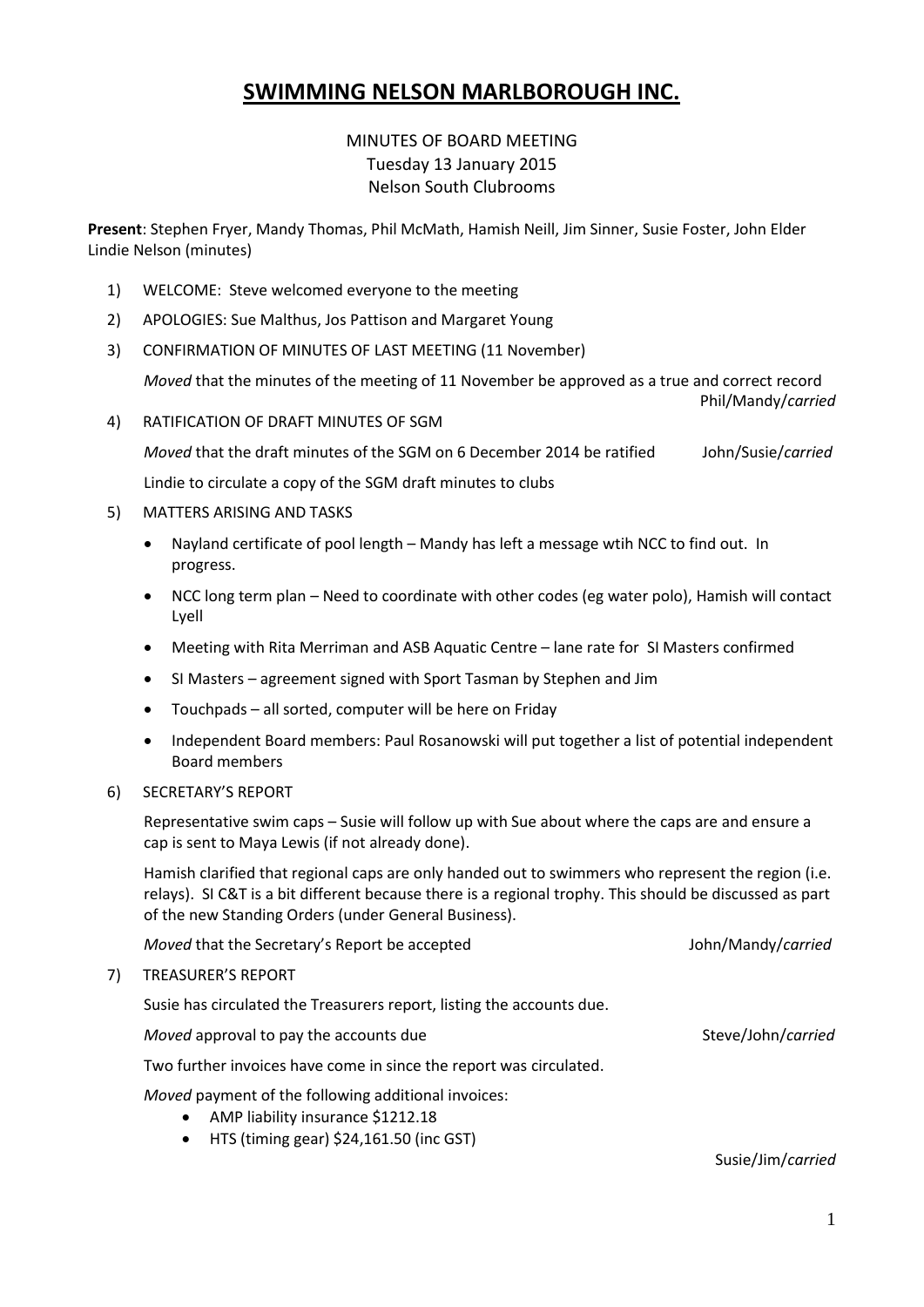The new timing gear is in Wellington. Phil will bring it back on the weekend. Phil needs one of the SNM computers to install software (interface between Quantum Programme and Meet Manager). It will all be set up to trial next weekend.

Susie will email Board with the pro-rata distribution of the insurance liability.

The cheque from Nayland SC has been received.

*Agreed* to open a term deposit to hold the residual assets of the Nayland Swimming Club in trust Susie/Jim/*carried*

#### 8) REGISTRAR/RECORDS REPORT

The Registrars report has been circulated. Jim noted that he has not yet started moving the regional website to the new SNZ platform.

*Moved* adoption of Registrar's report and approval of the following new NM records:

| Event                       |  |  | Age M/F New time Swimmer |  | Club                                     |                     |  |  |  |  |  |
|-----------------------------|--|--|--------------------------|--|------------------------------------------|---------------------|--|--|--|--|--|
| NSSC Young Guns 22 Nov 2014 |  |  |                          |  |                                          |                     |  |  |  |  |  |
|                             |  |  |                          |  | 800 Free SC 15 M 8:24.81 Thomas Heaton   | Tasman              |  |  |  |  |  |
|                             |  |  |                          |  | 200 IM SC 15 M 2:17.02 Sam McKenzie      | Tasman              |  |  |  |  |  |
|                             |  |  |                          |  | 800 Free SC 17 M 8:57.76 Luke Kelly      | <b>Nelson South</b> |  |  |  |  |  |
|                             |  |  |                          |  | 800 Free SC Open M 8:24.81 Thomas Heaton | Tasman              |  |  |  |  |  |

# **TSC Christmas Meet 6 Dec 2014**

| 800 Free LC 15 |  |  | F 9:23.15 Talya Harwood                    | Tasman       |
|----------------|--|--|--------------------------------------------|--------------|
|                |  |  | 200 Breast LC 16 F 2:50.61 Caitlin Delaney | Tasman       |
|                |  |  | 800 Free LC Open F 9:23.15 Talya Harwood   | Tasman       |
| 400 IM -       |  |  | LC 17 M 5:00.39 Eddie Neill                | Nelson South |
|                |  |  |                                            |              |

Jim/John/*carried*

Jim will update the records on the SNM website.

9) PUBLICITY/COMMUNICATION REPORT

Mandy prepared a story on SNM C&T which was well covered.

10) FUNDING REPORT

Partial funding was received for lane hire for 3 meets. Susie will prepare a proposal for splitting the revenue across the meets.

11) SNZ LIAISON REPORT

Steve attended but nothing of significance to report.

- 12) TECHNICAL
	- DQ form: Phil talked to Ross Bragg who gave him a copy of the DQ form used in Auckland. (The form is not 'SNZ approved'.) Phil has talked to Ivon who liked the form. Steve will discuss with Kirsty. Agreed to trial the DQ form, starting at the Age Groups meet. Jim will advise clubs and coaches and send out a copy of the form. Phil to send Jim a pdf of the Auckland form.
	- Double whistle: After an event last weekend in which a relay a swimmer jumped out before the double whistle and then jumped back in to avoid being DQ'd, Steve consulted with Lesley Huckins who advised that there is no rule, the whistle used to clear the pool is a courtesy. Therefore as long as a swimmer does not interfere with another swimmer, they can leave the pool from their own lane. However, the "double whistle" rule is included in the rules for SNM meets that are printed in the flier, so swimmers could potentially be DQ'd for misconduct (breaking meet rules) if the Referee deemed the behaviour constituted misconduct.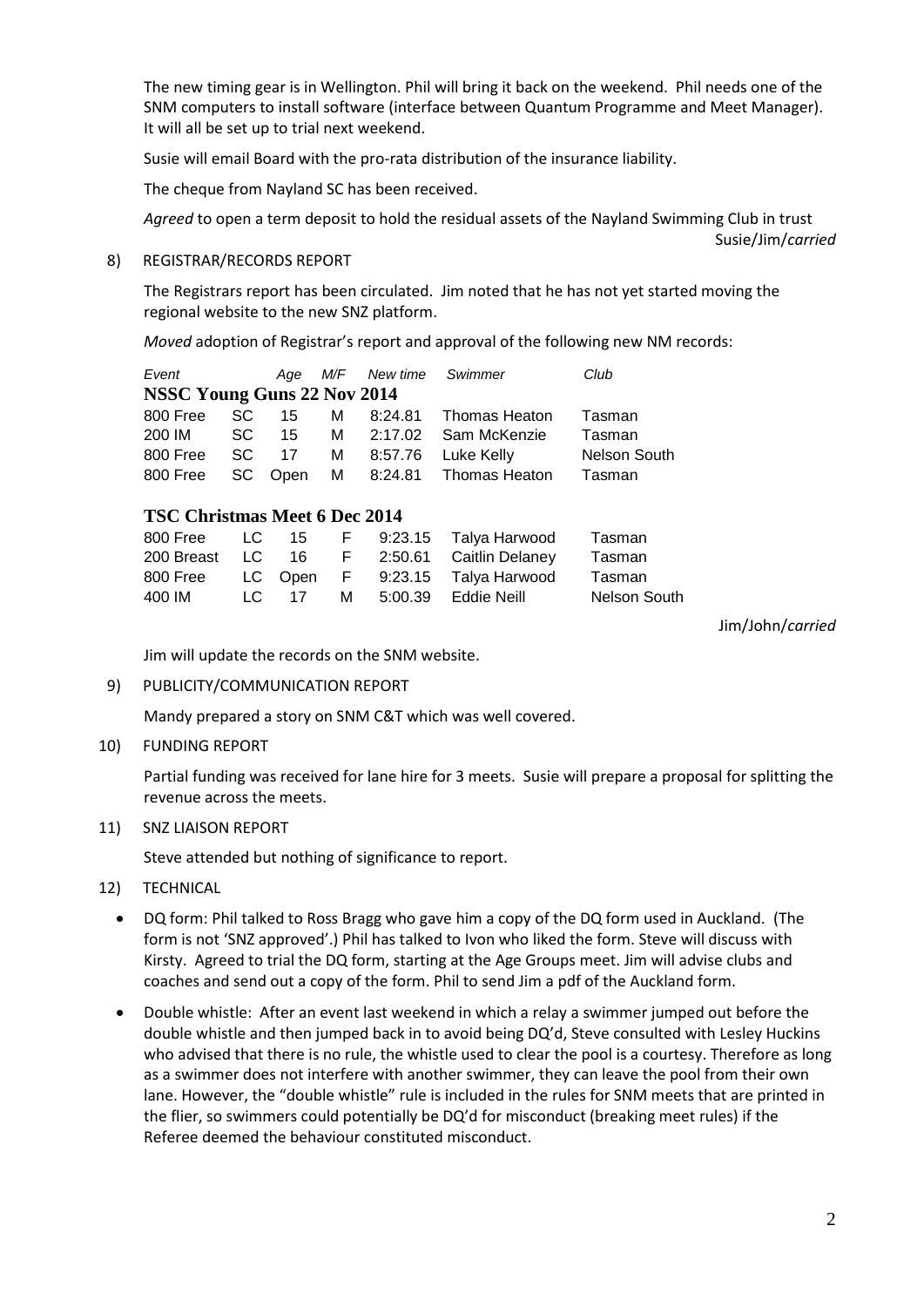#### 13) COACHING REPORT

No further report.

# 14) STRATEGIC PLAN, BUSINESS PLAN, KPIs

Mandy is working on a spreadsheet to track and report on items.

# 15) GENERAL BUSINESS

Approval of new Standing Orders

Jim went through his draft that was distributed previously to Board members, and sought confirmation on various amendments.

*Moved* adoption of new Standing Orders with agreed amendments Jim/Steve/*carried*

# *Discussion:*

Mandy queried whether the Standing Orders provide a mechanism for input from coaches. Hamish advised that in future we should have closer involvement of coaches – under a new structure that includes a Management Committee. The size and structure of the Management Committee needs to be discussed before the AGM.

Agreed that we should add a Standing Order re representative caps – need to decide what to do re SI C&T swimmers. Jim will prepare a draft for discussion at the next meeting. Susie and Hamish will provide a stocktake of current caps (400 were ordered).

Technical Committee – add 'shall ensure that all FINA, SNZ and SNM rules are complied with and advise the Board on any matters of interpretation of these rules that arise.'

Need to consider wider objectives of meets. This should be done when the Board is developing the swim calendar for the coming year and asks clubs what meets they wish to hold.

Minor disputes: Needs revision in light of recent complaints. 'Assistance of the Board' should be sought using a particular form and procedure. Mandy will review and make suggestions for complaints procedure.

Hamish will develop a proposal for decathlon John will investigate pins to replace badge and bar Jim will develop a proposal for Best Country Club Swimmer Hamish will develop a proposal for Belsham Trophy (for discussion with Alex Coombs-King)

Complaint from Waimea SC

Response from Tasman circulated.

The Board agreed to respond to Waimea as follows: The issue was dealt with at the time (it is possible the Meet Director did not report back to Waimea), the Board is establishing complaints procedure which will be circulated to clubs, the Board has established a warm up procedure and all clubs need to make their swimmers aware of this, all letters of complaint should be signed. Lindie to draft a response, circulate for comment, and Steve to sign. Copy final to Tasman SC.

SNM Distance Meet

*Moved* to add a SNM Long Distance Meet to the Swim Calendar on Friday 13 Feb at Nayland Pool, with the events being 800 and 1500 for 12 and overs, mixed gender, entry fee \$10/event, warm up at 5 pm, start 5:30 pm

Jim/Mandy/*carried*

Jim and Hamish to draft and distribute a flier stating that the purpose of the meet is to obtain qualifying times for NAGs, Div II, Open, and Australian, and that the meet is open to swimmers whose coaches are confident that the swimmer has a realistic chance of achieving qualifying times.